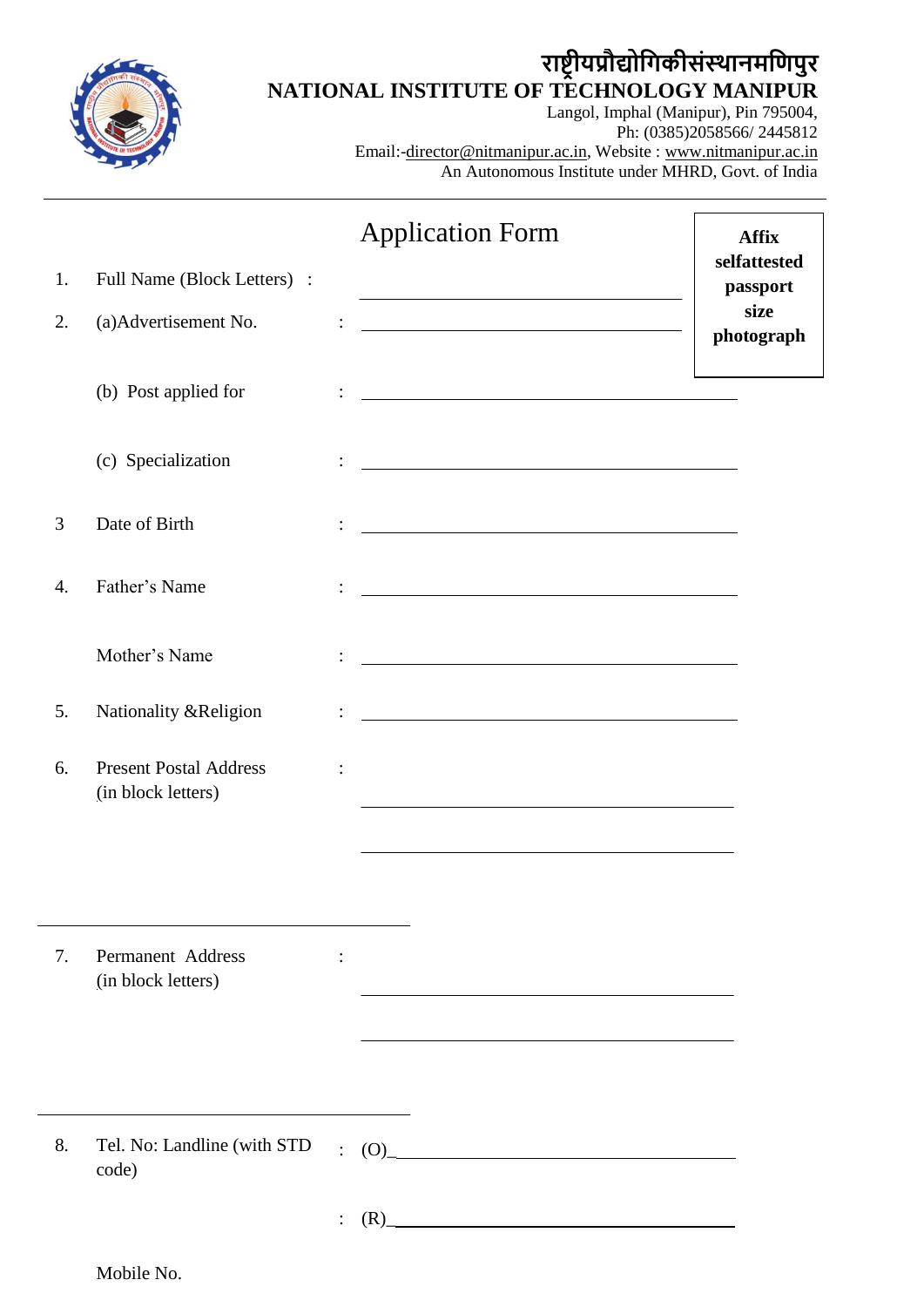| राष्ट्रायप्रोद्योगिकीसंस्थानमणिपुर                                 |
|--------------------------------------------------------------------|
| NATIONAL INSTITUTE OF TECHNOLOGY MANIPUR                           |
| Langol, Imphal (Manipur), Pin 795004,<br>Ph: (0385)2058566/2445812 |
|                                                                    |
| Email:-director@nitmanipur.ac.in, Website : www.nitmanipur.ac.in   |
| An Autonomous Institute under MHRD, Govt. of India                 |
|                                                                    |
|                                                                    |
|                                                                    |

| 9. | Email ID<br>Whether belongs to<br>SC/ST/OBC/PHD | ٠<br>$\bullet$<br>٠ |         |
|----|-------------------------------------------------|---------------------|---------|
|    | 10. Marital Status                              | $\bullet$           |         |
|    | 11. Languages known(Read,<br>Write, Speak)      |                     | $1_{-}$ |
|    |                                                 |                     | 2.      |
|    |                                                 |                     | 3       |

## 12. Education qualifications (Starting with the highest degree)

| <b>Degree</b><br>awarded/Exami | Univ./Board | <b>Year of</b><br>passing | <b>Percentage of</b><br>marks | Subject(s) |
|--------------------------------|-------------|---------------------------|-------------------------------|------------|
| nation passed                  |             |                           | obtained/CGPA                 |            |
|                                |             |                           |                               |            |
| PhD                            |             |                           |                               |            |
|                                |             |                           |                               |            |
| MSc/M .Tech                    |             |                           |                               |            |
|                                |             |                           |                               |            |
|                                |             |                           |                               |            |
| BSc/B.Tech                     |             |                           |                               |            |
|                                |             |                           |                               |            |
| Senior Secondary               |             |                           |                               |            |
| (Plus Two)                     |             |                           |                               |            |
| <b>High School</b>             |             |                           |                               |            |
|                                |             |                           |                               |            |
|                                |             |                           |                               |            |
| Others                         |             |                           |                               |            |
|                                |             |                           |                               |            |

13. Topic of Thesis

(a) For MSc/M.Tech. (b) For Ph. D.

14. Field of specialization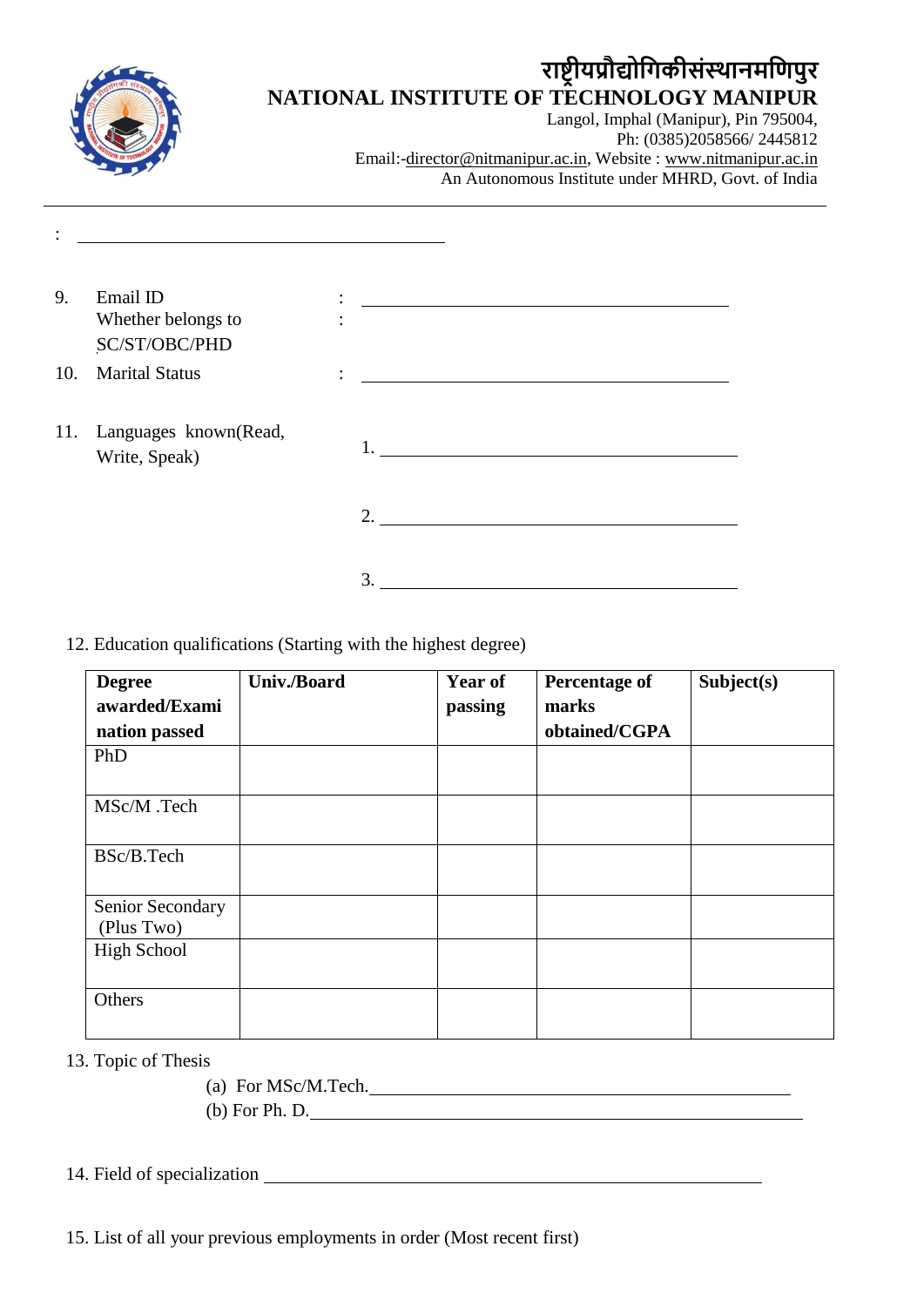

# **राष्ट्रीयप्रौद्योगिकीसंस्थानमगिपुर NATIONAL INSTITUTE OF TECHNOLOGY MANIPUR**

Langol, Imphal (Manipur), Pin 795004, Ph: (0385)2058566/ 2445812 Email:-director@nitmanipur.ac.in, Website : www.nitmanipur.ac.in An Autonomous Institute under MHRD, Govt. of India

| Sl. | Name of                  | Designation | From | To | <b>Salary Details</b> | Brief       | Reasons for |
|-----|--------------------------|-------------|------|----|-----------------------|-------------|-------------|
| No. | Employer                 |             |      |    |                       | description | leaving     |
|     |                          |             |      |    |                       | of duties   |             |
|     | (i) Teaching             |             |      |    |                       |             |             |
|     |                          |             |      |    |                       |             |             |
|     |                          |             |      |    |                       |             |             |
|     |                          |             |      |    |                       |             |             |
|     |                          |             |      |    |                       |             |             |
|     | (ii) Other than teaching |             |      |    |                       |             |             |
|     |                          |             |      |    |                       |             |             |
|     |                          |             |      |    |                       |             |             |
|     |                          |             |      |    |                       |             |             |
|     |                          |             |      |    |                       |             |             |

16. (i) Present Scale of Pay (ii) Basic Pay

(iii) Date of Next Increment (iv) Gross Pay

(v) Basic Pay acceptable

17. Details of visits to Foreign Countries: (In case of visits relating to his profession only)

| Sl. No.   Country Visited | Period of Stay |  | Purpose of Visit |
|---------------------------|----------------|--|------------------|
|                           | From           |  |                  |
|                           |                |  |                  |
|                           |                |  |                  |

18. Research activities undertaken (Specify total No. and attach list of publication in the each category as per format given**)**

(a) Paper publications in International Journals

| <sub>S1</sub><br>N <sub>o</sub> | Title of paper | $Co$ -author(s), if<br>any | Name of<br>the Journal | Vol.<br>&Year | Pages |
|---------------------------------|----------------|----------------------------|------------------------|---------------|-------|
|                                 |                |                            |                        |               |       |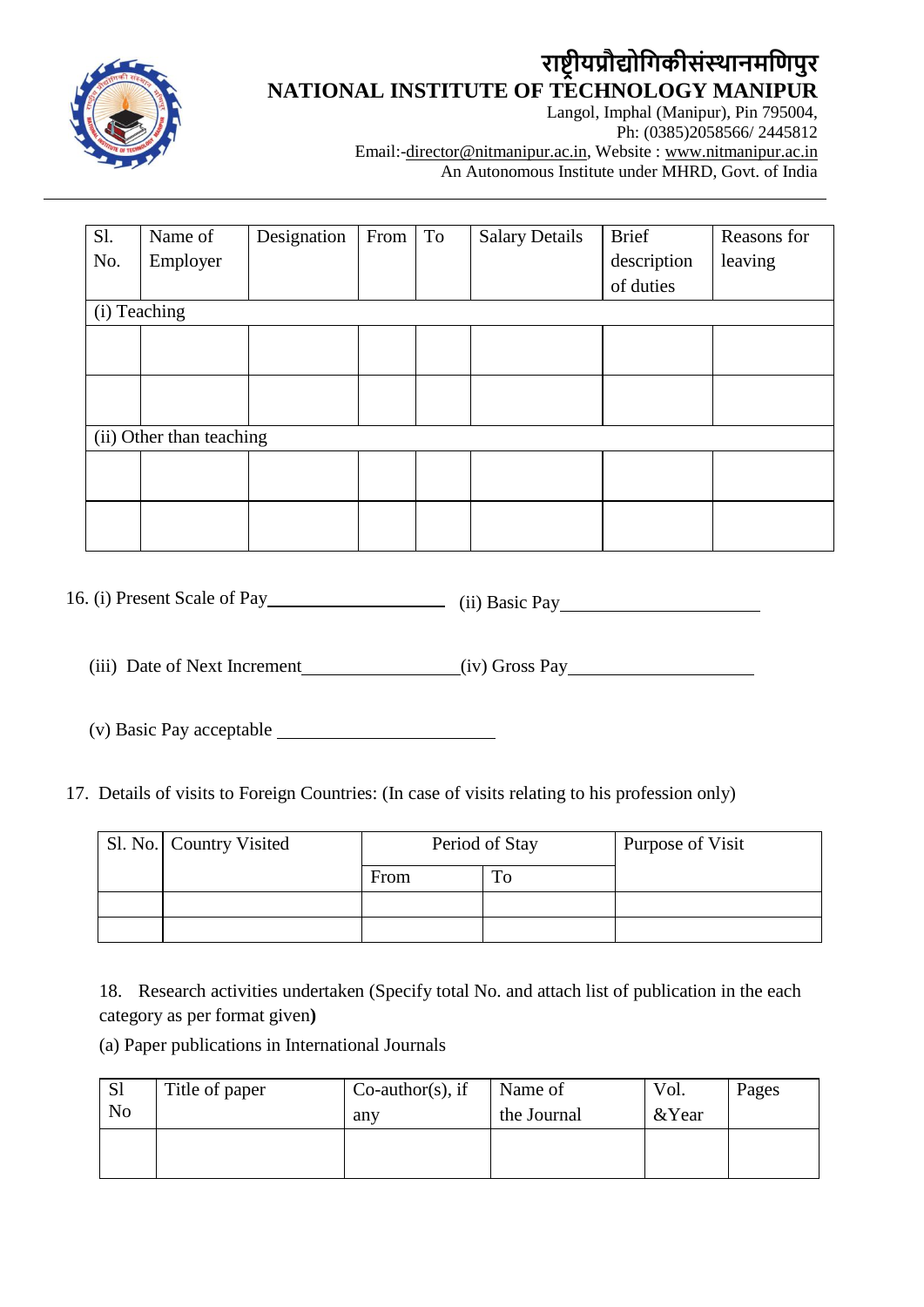

# **राष्ट्रीयप्रौद्योगिकीसंस्थानमगिपुर NATIONAL INSTITUTE OF TECHNOLOGY MANIPUR**

Langol, Imphal (Manipur), Pin 795004, Ph: (0385)2058566/ 2445812 Email:-director@nitmanipur.ac.in, Website : www.nitmanipur.ac.in An Autonomous Institute under MHRD, Govt. of India

(b)Paper publications in National Journals

| Sl.<br>No. | Titleofpaper | $Co$ -author(s),<br>if any | Name of the<br>Journal | Vol.<br>& Year | Pages |
|------------|--------------|----------------------------|------------------------|----------------|-------|
|            |              |                            |                        |                |       |

(c) Papers publication in International Conferences

| S1.<br>N <sub>0</sub> | Title of paper | $Co$ -author(s),<br>if any | Name of the Conference | Date & year |
|-----------------------|----------------|----------------------------|------------------------|-------------|
|                       |                |                            |                        |             |

#### (d) Papers publication in National Conference

| $\mathbf{L}$<br>No | Title of paper | $Co$ -author(s),<br>if any | Name of the Conference | Date & year |
|--------------------|----------------|----------------------------|------------------------|-------------|
|                    |                |                            |                        |             |

#### (e) Details of M Tech students guided/ Continuing

| Sl.<br>No. | Name of Student | Year | Title of the Dissertation |
|------------|-----------------|------|---------------------------|
|            |                 |      |                           |

## (f) Details of PhD Students guided/ Continuing

| Sl.<br>N <sub>o</sub> | Name of Student | Year | Title of the Dissertation |
|-----------------------|-----------------|------|---------------------------|
|                       |                 |      |                           |

#### (g) Patents registered/filed (with registration No. & date)

| JI.<br>No | Title | Registration   Date |  |
|-----------|-------|---------------------|--|
|           |       |                     |  |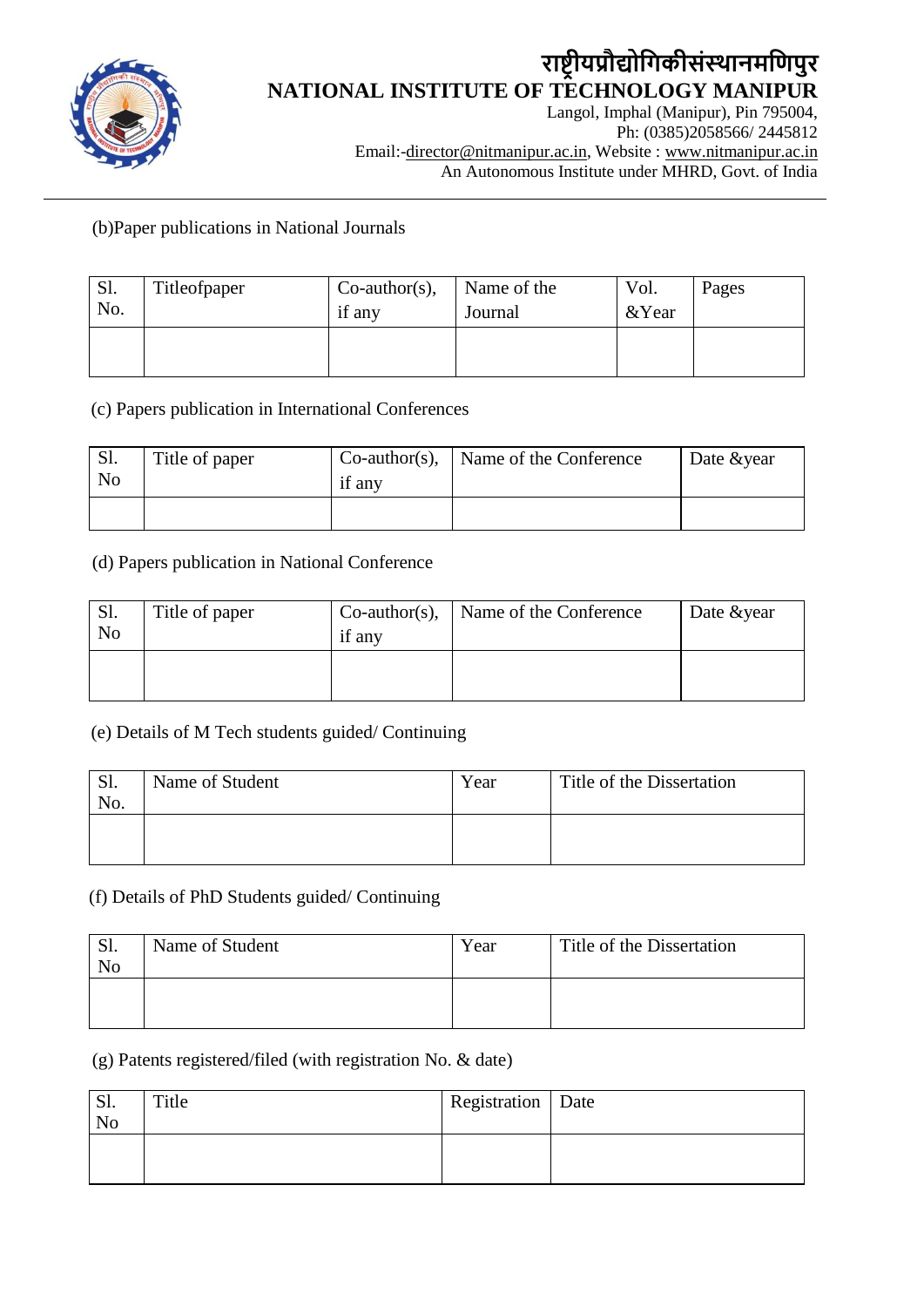

## **राष्ट्रीयप्रौद्योगिकीसंस्थानमगिपुर NATIONAL INSTITUTE OF TECHNOLOGY MANIPUR** Langol, Imphal (Manipur), Pin 795004,

Ph: (0385)2058566/ 2445812 Email:-director@nitmanipur.ac.in, Website : www.nitmanipur.ac.in An Autonomous Institute under MHRD, Govt. of India

#### 19. Books/Monographs written / under process:

| Sl. | Name of book/monograph | Name of    | Year of     | Publisher with |
|-----|------------------------|------------|-------------|----------------|
| No. |                        | Co-author, | Publication | address        |
|     |                        | if any     |             |                |
|     |                        |            |             |                |
|     |                        |            |             |                |

#### 20. Consultancy works undertaken:

| <sub>S1</sub>  | Period | Organization | Nature of | Co-consultant, if |
|----------------|--------|--------------|-----------|-------------------|
| N <sub>0</sub> |        |              | Work      | any               |
|                |        |              |           |                   |
|                |        |              |           |                   |

21. Seminars/ShortTermCourses/SummerSchools/WinterSchoolsorganized

| <sub>S1</sub> | From | To | Name of the Course |    | Sponsored   No. of participants |          |
|---------------|------|----|--------------------|----|---------------------------------|----------|
| No.           |      |    |                    | bv | From institutes                 | From     |
|               |      |    |                    |    |                                 | Industry |
|               |      |    |                    |    |                                 |          |

#### 22. Seminars/ShortTermCourses/SummerSchools/WinterSchoolsattended

| S <sub>1</sub><br>No. | From | To | Institute/Industry | Sponsored by | Name of the<br>Course |
|-----------------------|------|----|--------------------|--------------|-----------------------|
|                       |      |    |                    |              |                       |

#### 23. Sponsored Projectsunder taken

| Sponsoring | Title of the | Area | Period | Amount   | Whether   | Accomplishment |
|------------|--------------|------|--------|----------|-----------|----------------|
| Agency     | Project      |      |        | of grant | completed |                |
|            |              |      |        |          |           |                |

#### 24. Membership of Professional Bodies

| Sl. | Name of Professional | Grade of membership | Membership no. With |
|-----|----------------------|---------------------|---------------------|
| No. | <b>Bodies</b>        |                     | validity            |
|     |                      |                     |                     |
|     |                      |                     |                     |
|     |                      |                     |                     |
|     |                      |                     |                     |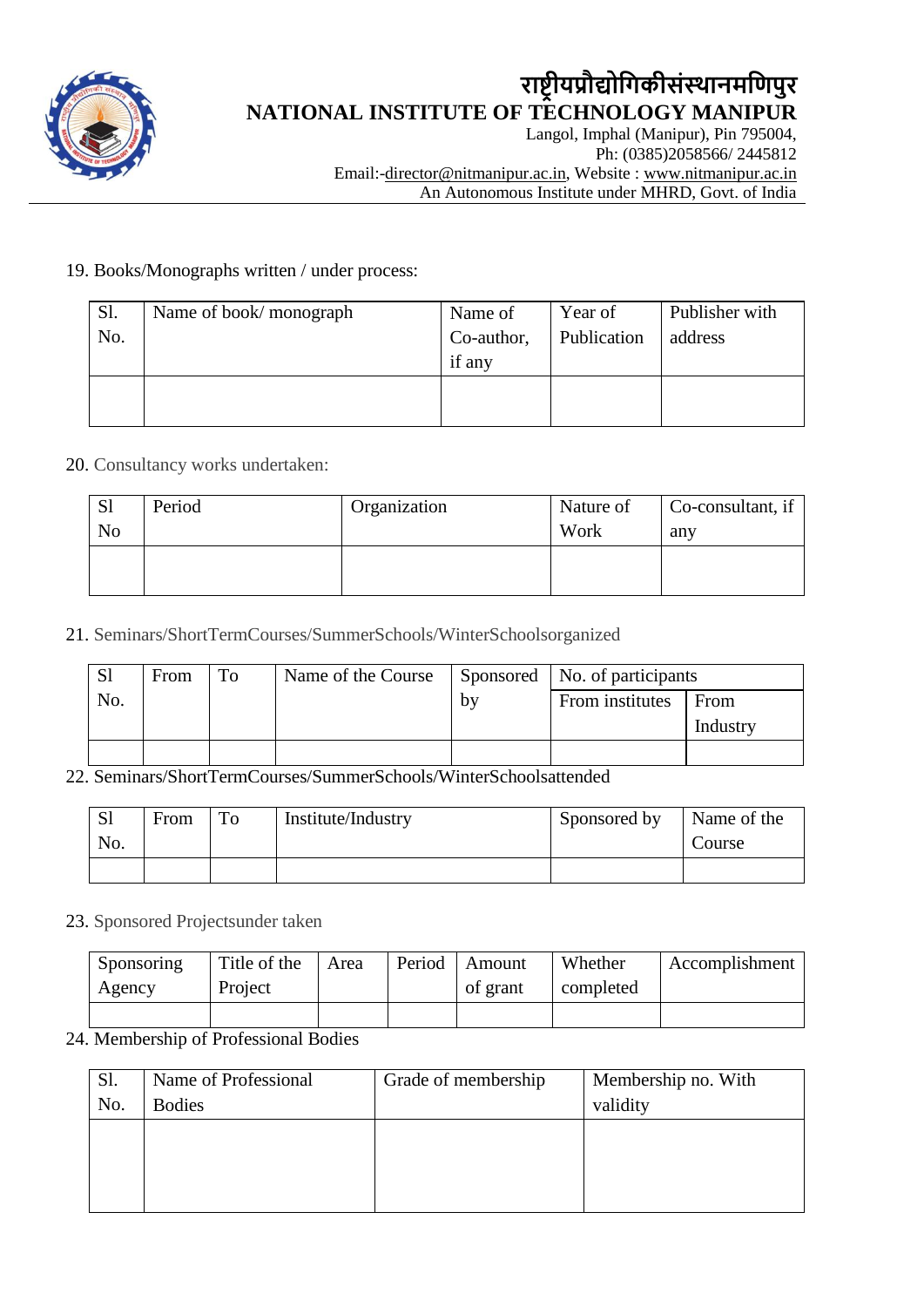

## **राष्ट्रीयप्रौद्योगिकीसंस्थानमगिपुर NATIONAL INSTITUTE OF TECHNOLOGY MANIPUR** Langol, Imphal (Manipur), Pin 795004,

Ph: (0385)2058566/ 2445812 Email:-director@nitmanipur.ac.in, Website : www.nitmanipur.ac.in An Autonomous Institute under MHRD, Govt. of India

### 25. Administrative Responsibilities held/ Continuing

| Sl. | From | $T_{0}$ | Position held | <b>Responsibilities</b> |
|-----|------|---------|---------------|-------------------------|
| No. |      |         |               |                         |
|     |      |         |               |                         |
|     |      |         |               |                         |
|     |      |         |               |                         |

# 26. Awards/Recognitions won, if any:

27. Period required for joining the post, if selected

## 28. Brief details of Co-curricular and extra-curricular activities:

| Sl.<br>N <sub>o</sub> | Activity | from | to | Remarks |
|-----------------------|----------|------|----|---------|
|                       |          |      |    |         |
|                       |          |      |    |         |

29. Any other relevant information you may like to furnish: (Attach separate sheets)

#### 30. References:

(Responsible persons, not related to the applicant but closely acquainted with academic and professional work)

| Name and Designation | Address |      |
|----------------------|---------|------|
| . .                  | Phone   | Fax: |
|                      | :E-mail |      |
| റ                    | Phone   | Fax: |
|                      | :E-mail |      |
| 3                    | Phone   | Fax: |
|                      | :E-mail |      |